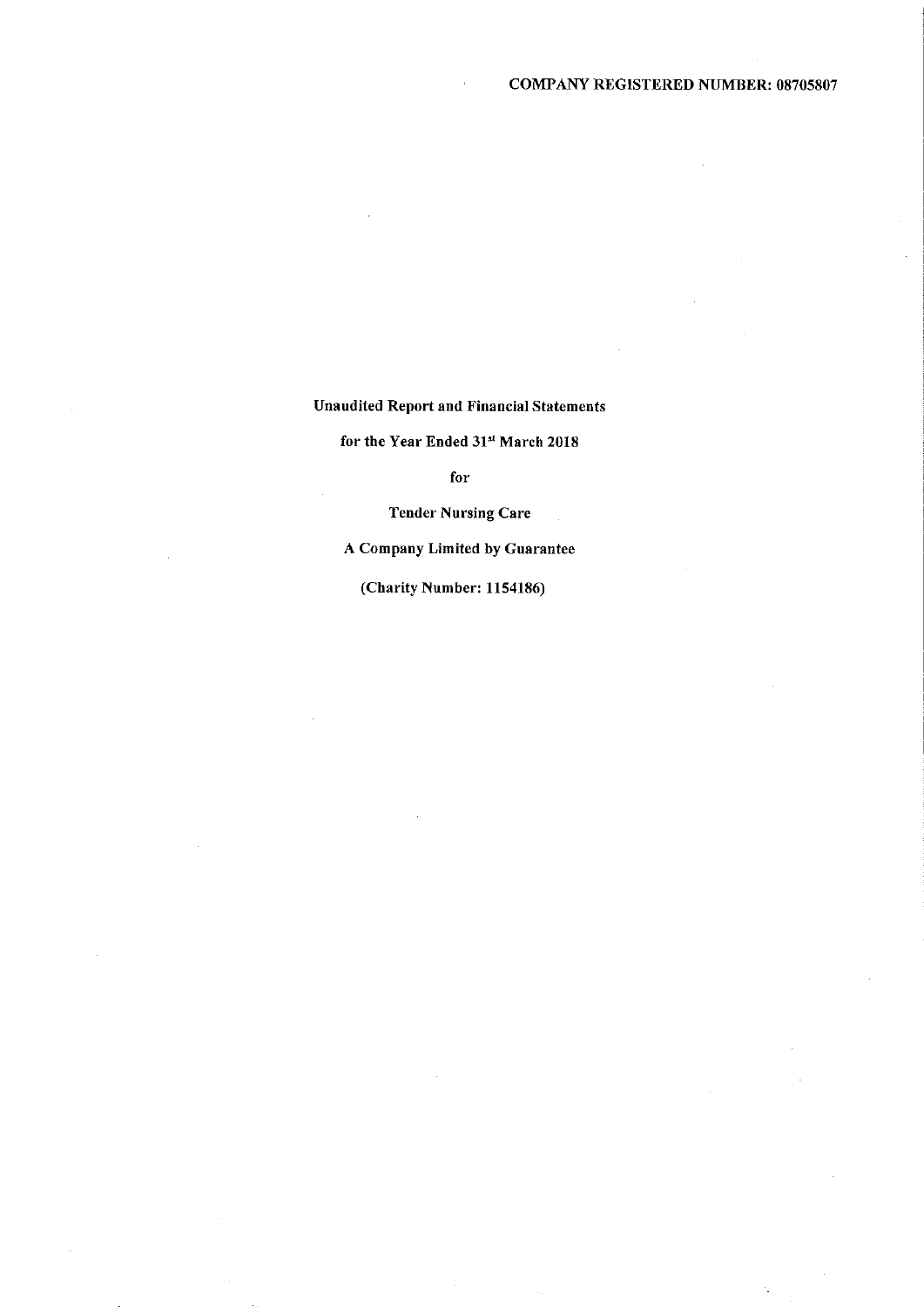#### Contents of the Report and Financial Statement for the year ended 31st March 2018

|                                                      | Page |
|------------------------------------------------------|------|
| <b>Company Information</b>                           |      |
| <b>Report of the Trustees and Directors</b>          | 2    |
| <b>Independent Examiners Report</b>                  | 4    |
| Income and Expenditure Account                       | 5    |
| <b>Balance Sheet</b>                                 | 6    |
| <b>Notes to the Reports and Financial Statements</b> |      |
| Detailed Income and Expenditure Account              | 9    |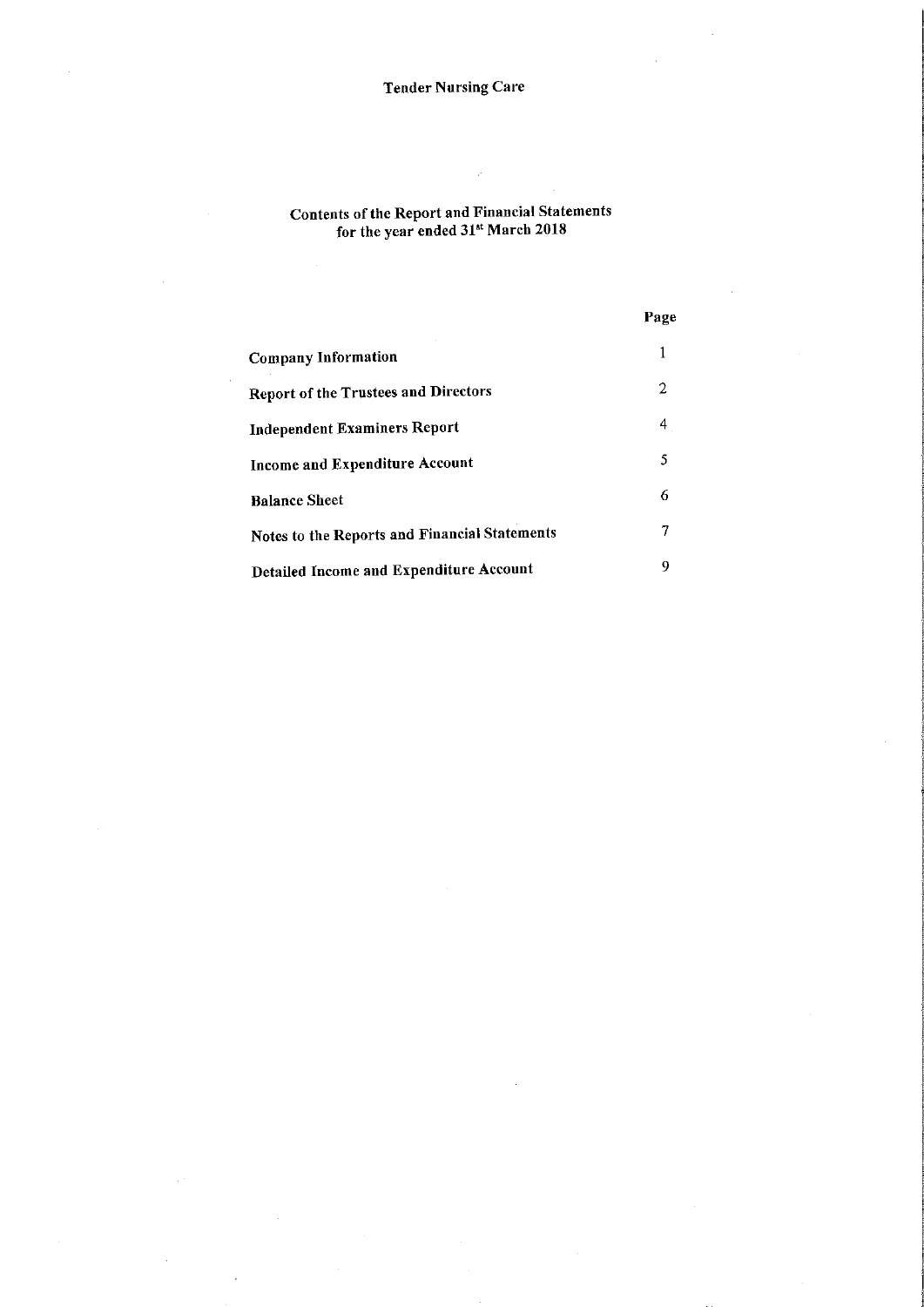#### Company Information for the year ended 31st March 2018

# DIRECTORS AND TRUSTEES: Dr K A Bracewell

Mr D G Clayton Dr A H Allister Cllr S M Long Mr D J Sherliker Mr L Edwards Mr M A Dickinson Mr J E Wareing

### SECRETARY: Mr D J Sherliker

# REGISTERED OFFICE: Ryan Medical Centre

St Mary's Road Bamber Bridge Preston Lancashire PR5 6TE

REGISTERED NUMBER: 08705807

COMPANY STATUS: The Company is a Registered Charity (No: 1154186) and a Charitable Company limited by Guarantee

# INDEPENDENT EXAMINER: Robin Oatridge and Co

Black Bull House 353-355 Station Road Bamber Bridge Preston Lancashire PR5 6EE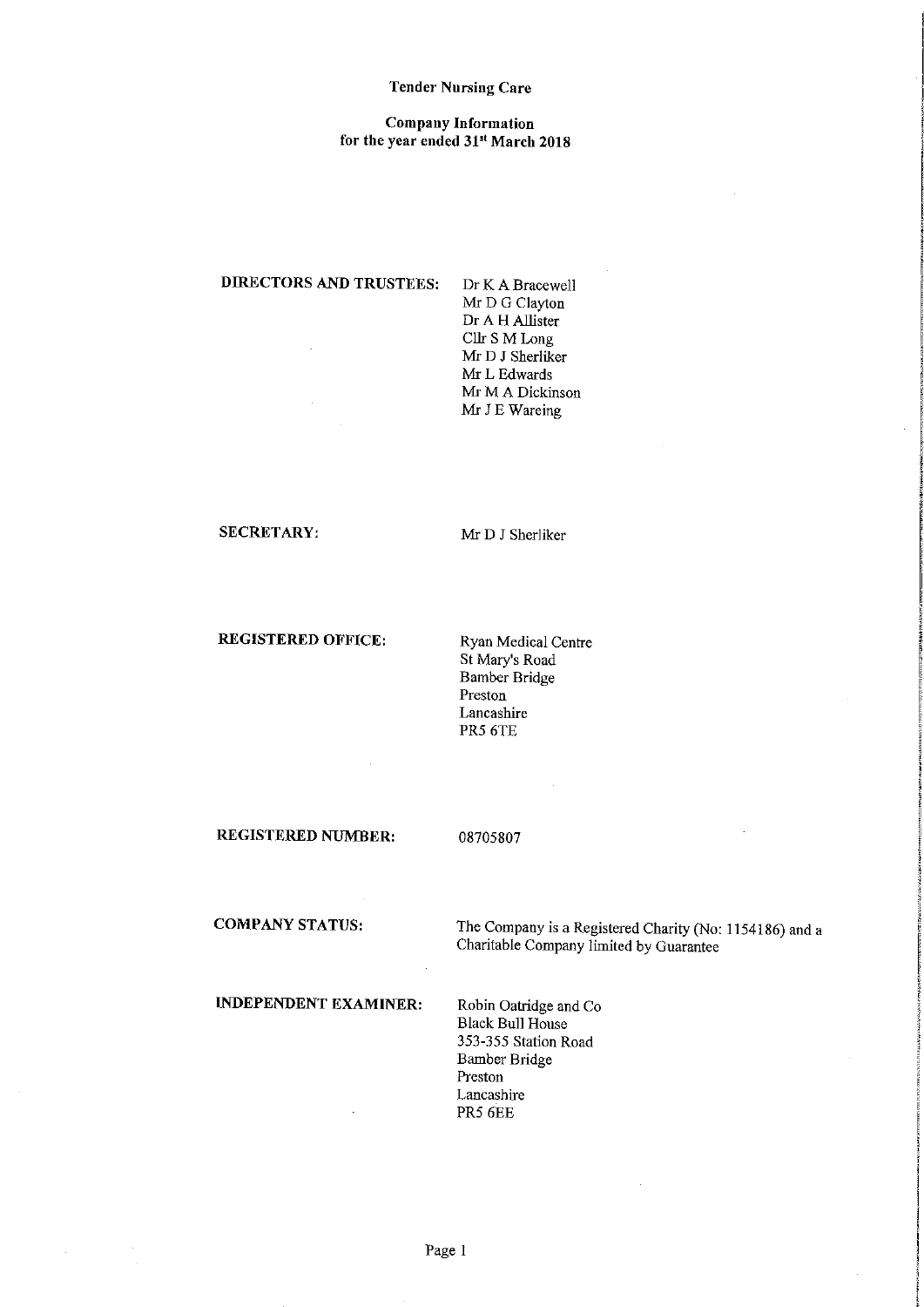### Report of the Directors and Trustees for the year ended 31st March 2018

The Directors and Trustees present their report with the financial statements of the company for the year ended 31<sup>st</sup> March 2018.

INCORPORATION<br>This charitable company limited by guarantee was incorporated on 25th September 2013. Registere Charity No 1154186. The company became active on 1st April 2015.

DIRECTORS AND TRUSTEES<br>The Directors & Trustees shown below have held office during the year ended 31st March 2018.

Dr K A Bracewell Mr D G Clayton Dr A H Allister Cllr S M Long Mr D J Sherliker Mr'J E Wareing Mr L Edwards Mr M A Dickinson

# Other changes in directors holding office are as follows:

R.B Wharton - resigned 2<sup>nd</sup> February 2018 P G R Stettner – resigned 28<sup>th</sup> September 2017

**POLICY**<br>The object of the Charity, as specified in the Memorandum and Articles of Association, is to promote the relief of persons within the area of benefit (the City of Preston and the Boroughs of Chorley and South Ribble and surrounding districts) who are suffering from life-limiting conditions, by providing domiciliary care in addition to that provided by the NHS or Local Authorities. The Charity provides free care, at home, typically between the hours of 10.00pm/7. 00am, with the object of preventing the relatives/fiiends who act as carers fiom becoming overtired and leading to an inability to continue to care for the patient during the day. By enabling more terminally ill patients to be cared for at home, there is <sup>a</sup> reduction in demand for hospital/hospice places. We also enable the wishes of so many terminally ill patients, to be cared for in their last days by their loved ones, to be met. There have been no changes in policy during the year ended <sup>31</sup> March <sup>2018</sup> and due regard has been paid by the Trustees to the guidance issued by the Charity Commission on public benefit.

**SERVICE**<br>TNC is a Domiciliary Care Agency registered with the Charity Commission and regulated by the Care Qualit Commission (CQC). The CQC made their last inspection in May <sup>2016</sup> and rated our service as 'Good'. The Trustees /k Directors are ulthnately responsible for TNC's services but the Registered Manager (who reports to the Chairman) is responsible for the day to day operation of the Charity's services. TNC provides care for our service users using <sup>a</sup> small team of Registered Nurses and Health Care Assistants qualified to NVQ level 2/3 in Care and our staff are allocated based on user's needs. All of our staff undergo continuous learning <sup>t</sup> ensure they maintain and enhance their skills as appropriate. Potential service users are typically referred to TNC via Medical Practitioners/District Nurses or Hospitals or Hospices and from early 2018 we have also accepted a small number of direct referrals which have been assessed by our Registered Manager who is also a Registered Nurse. TNC typically provides care through overnight visits. The level of visits we can deliver is influenced by the number of referrals we receive and is also constrained by our budget and staffing levels. TNC operates <sup>a</sup> regime of quality assurance for our service users and their families which includes regular Quality of service calls/visits by the Registered Manager and periodic Quality of Service Visits by one of the Trustees who is a retired GP.

FINANCIAL<br>Cash reserves at the end of the year equated to the cost of two thirds of normal business activity. Funding include grants from the local Clinical Commissioning Groups amounting to £78,258 - these arrangements are reviewed annually. In addition,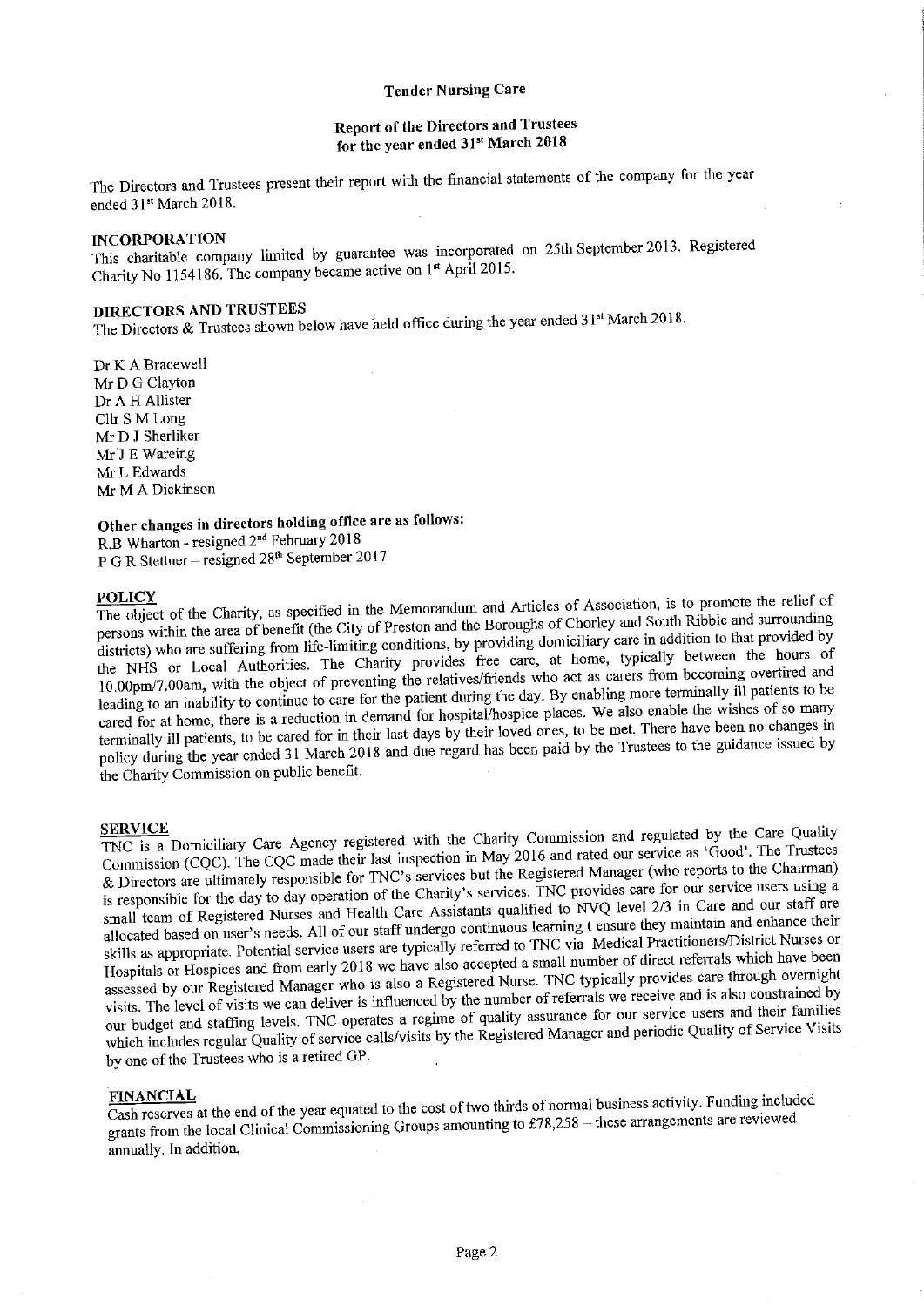#### Report of the Directors and Trustees for the year ended 31st March 2018

TNC also receives funding for a specific service user under an arrangement originated via Social Services. The amount invoiced and paid for this in 2017/18 amounted to  $£1,812$  however TNC delivered services above this level 2017/18 and arrangements for retrospective payments are under discussions with our local Clinical Commissioning Group. Other funding comes from fund-raising activities, investments and where necessary fiom reserves. The investment powers, as specified in the Memorandum and Articles of Association, continue to be used and the Investment Policy/Strategy was revised in accordance with Charity Commission guidelines

#### RISK MANAGEMENT

Major risks to which the Charity is exposed, as identified by the Directors, have been reviewed in accordance with Charity Commission Guidelines, Policies and systems have been established, where appropriate, to mitigate those risks. There were no serious incidents during the year under review.

Towards the end of the period under review the charity began to experience some new issues/risks and actions have been put in hand subsequently to assess and mitigate the risks uncovered. The management of these risks remain an ongoing part of the Trustees' action plan.

#### DIRECTORS' AND TRUSTEES' RESPONSIBILITIES STATEMENT

The Directors & Trustees are responsible for preparing the Report of the Directors & Trustees and the financial statements in accordance with applicable law and regulations.

Company law requires the Directors & Trustees to prepare financial statements for each financial year. Under that law the directors have elected to prepare the financial statements in accordance with United Kingdom Generally Accepted Accounting Practice (United Kingdom Accounting Standards and applicable law). Under company law the Directors & Trustees must not approve the financial statements unless they are satisfied that they give a true and fair view of the state of affairs of the company and of the surplus or deficit of the company for that period. In preparing these financial statements, the Directors & Trustees are required to:

- select suitable accounting policies and then apply them consistently;
- make judgements and accounting estimates that are reasonable and prudent;
- prepare the financial statements on the going concern basis unless it is inappropriate to presume that the company will continue in business.
	- observe the methods and principles in the Charities SORP

The Directors & Trustees are responsible for keeping adequate accounting records that are sufficient to show and explain the company's transactions and disclose with reasonable accuracy at any time the financial position of the company and enable them to ensure that the financial statements comply with the Companies Act 2006. They are also responsible for safeguarding the assets of the company and hence for taking reasonable steps for the prevention and detection of fiaud and other irregularities.

This report has been prepared in accordance with the provisions of Part 15 of the Companies Act 2006 relating to small companies.

### ON BEHALF OF THE BOARD:

Director/Trustee: Mr M A Dickinson

 $_{\text{Date:}}$  20/9/18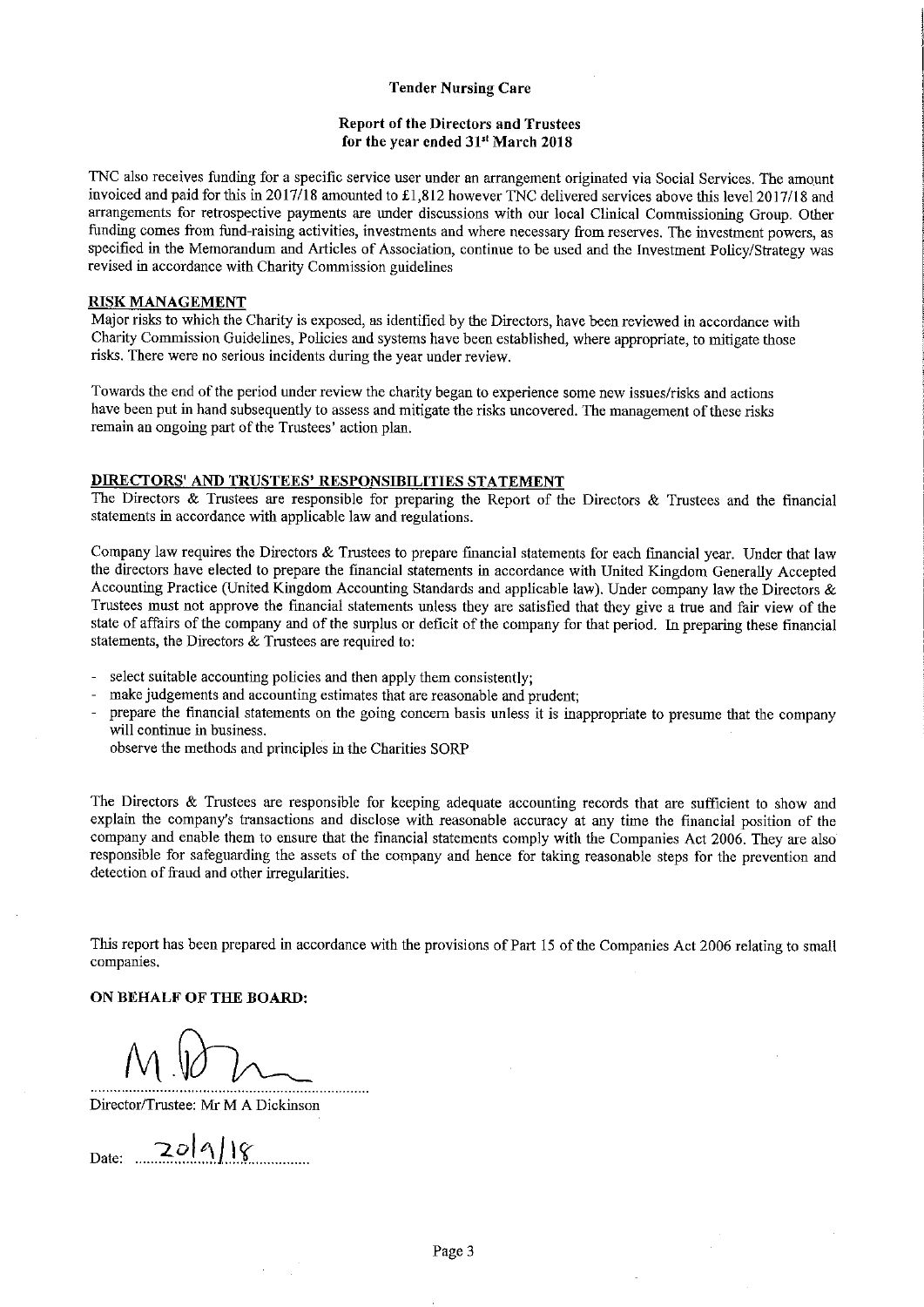## INDEPENDENT EXAMINER'S REPORT TO THE TRUSTEES OF TENDER NURSING CARE

We report on the accounts of the Charity for the Period ended 31st March 2018 which are set out in the enclosed pages.

### Respective Responsibilities of Trustees and Examiner

The Charity's Trustees are responsible for the preparation of the accounts. The Charity's Trustees consider that an audit is not required for this year under section <sup>144</sup> of the Charities Act 2011 (the Charities Act) and that an independent examination is needed.

It is our responsibility to:

- examine the accounts under section 145 of the Charities Act;
- follow the procedures laid down in the general Directions given by the Charity Commission (under section  $145(5)(b)$  of the Charities Act)
- state whether particular matters have come to my attention.

# Basis of Independent Examiner's Statement

Our examination was carried out in accordance with the general Directions given by the Charity Commission. An examination includes a review of the accounting records kept by the Charity and a comparison of the accounts presented with those records. It also includes consideration of any unusual items or disclosures in the accounts, and seeking explanations fiom you as Trustees concerning any such matters. The procedures undertaken do not provide all the evidence that would be required in an audit and consequently no opinion is given as to whether the accounts present <sup>a</sup> "true and fair view" and the report is limited to this matters set out in the statement below,

### Independent Examiner's Statement

In connection with our examination, no matter has come to our attention: -

- 1, which gives us reasonable cause to believe that, in any material respect, the requirements:
	- to keep accounting records in accordance with section 130 ofthe Charities Act; and
	- to prepare accounts which accord with the accounting records and comply with the accounting requirements of the Charities Act have not been met

have not been met, or

2. to which, in our opinion, attention should be drawn in order to enable <sup>a</sup> proper understanding of the accounts to be reached.

 $mL$  Outr $h_{\gamma}$ <sup>A</sup>  $L$  28/1/19

Robin Oatridge & Co Limited Chartered Certified Accountants Black Bull House 353 —<sup>355</sup> Station Road Bamber Bridge Preston PR5 6EE

This page does not form part of the statutory financial statements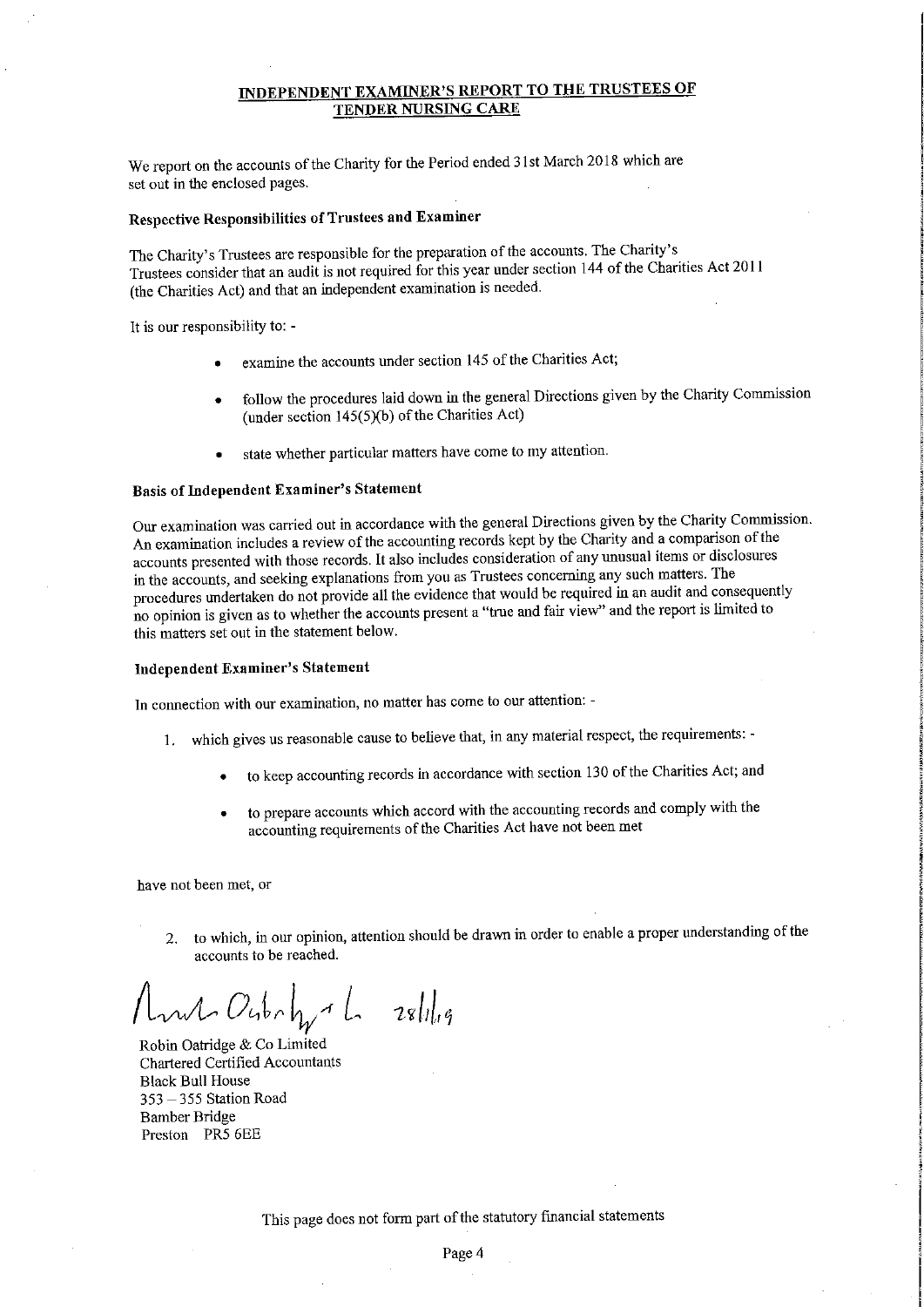#### Income and Expenditure Account for the year ended 31st March 2018

|                                                          |       |                  | 2018    | 2017             |             |
|----------------------------------------------------------|-------|------------------|---------|------------------|-------------|
|                                                          | Notes | £                | £       | £                | $\mathbf f$ |
| <b>TURNOVER</b>                                          |       |                  | 131,414 |                  | 98,344      |
| Provision of Nursing Services<br>Administrative expenses |       | 76,654<br>53,470 |         | 81,765<br>30,482 |             |
|                                                          |       |                  | 130,124 |                  | 112.247     |
|                                                          |       |                  | 1,290   |                  | (13,903)    |
| Other operating income                                   |       |                  | 28,961  |                  | 19,199      |
| <b>OPERATING SURPLUS</b>                                 | 3     |                  | 30,251  |                  | 5,296       |
| Interest receivable and similar income                   |       |                  |         |                  | 1           |
| SURPLUS ON ORDINARY ACTIVITES<br><b>BEFORE TAXATION</b>  |       |                  | 30,251  |                  | 5,297       |
| Tax on surplus on ordinary activities                    | 4     |                  |         |                  |             |
| SURPLUS FOR THE FINANCIAL YEAR                           |       |                  | 30,251  |                  | 5,297       |

The notes form part of these financial statements

l,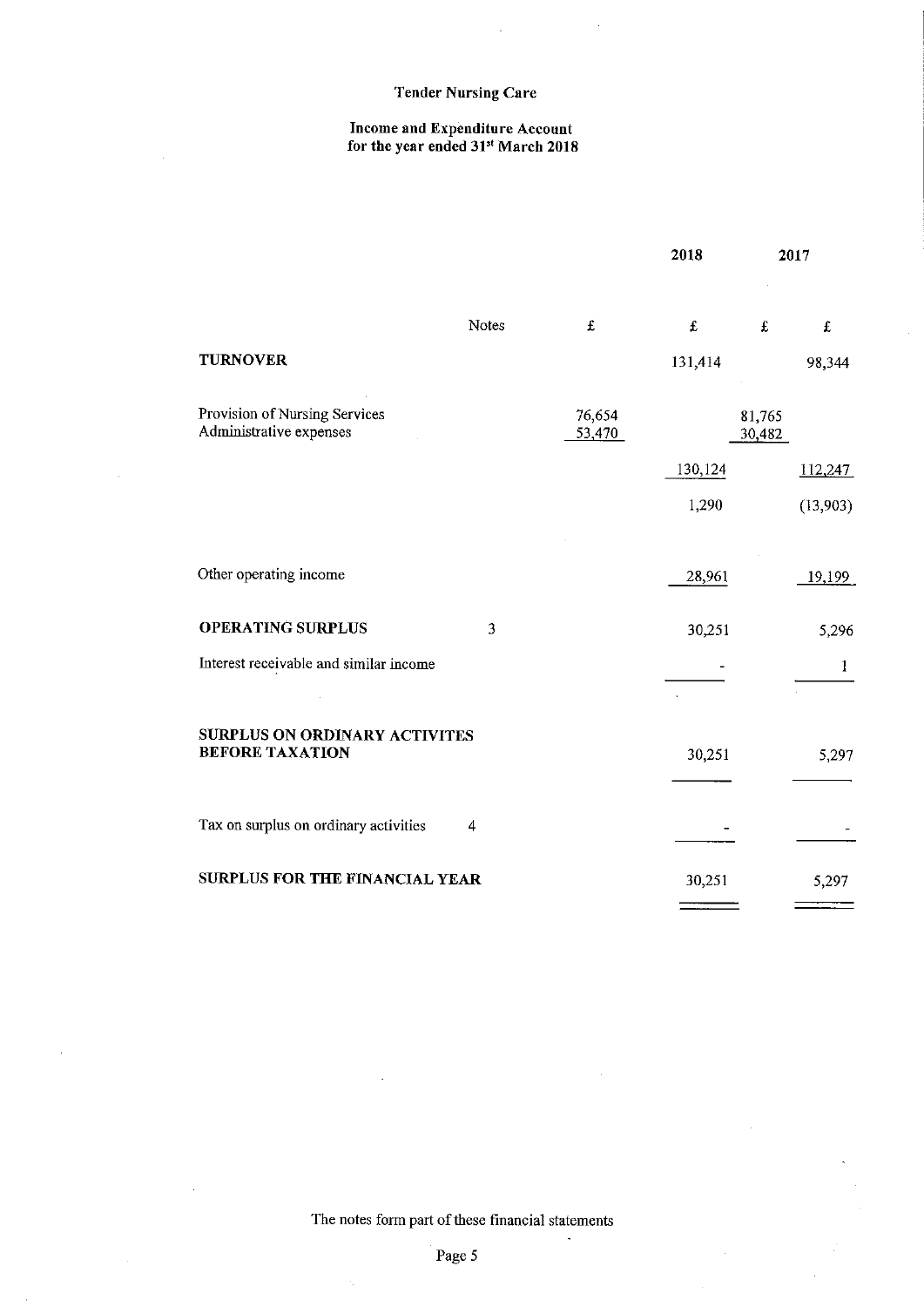# Tender Nursing Care (Registered number: 08705807)

|                                                         | <b>Balance Sheet</b><br>31st March 2018 |         | 2018    | 2017    |
|---------------------------------------------------------|-----------------------------------------|---------|---------|---------|
|                                                         | Notes                                   |         | £       | £       |
| <b>FIXED ASSETS</b><br>Investments                      | 4                                       |         | 827,464 | 834,477 |
| <b>CURRENT ASSETS</b><br>Debtors<br>Cash at bank        | 5                                       | 113,316 |         | 81,446  |
|                                                         |                                         | 113,316 |         | 81,446  |
| <b>CREDITORS</b><br>Amounts falling due within one year | 6                                       | 2,834   |         | 1,215   |
| NET CURRENT ASSETS                                      | J.                                      |         | 110,482 | 80,231  |
| TOTAL ASSETS LESS CURRENT<br><b>LIABILITIES</b>         |                                         |         | 937,946 | 914,708 |
| <b>RESERVES</b><br><b>Unrestricted Reserves</b>         | 7                                       |         | 937,946 | 914,708 |

The company is entitled to exemption fiom audit under Section <sup>477</sup> of the Companies Act <sup>2006</sup> for the period ended 31st March 2018.

The members have not required the company to obtain an audit of its financial statements for the period ended 31st March <sup>2018</sup> in accordance with Section <sup>476</sup> ofthe Companies Act 2006.

The directors acknowledge their responsibilities for:

- (a) ensuring that the company keeps accounting records which comply with Sections 386 and 387 of the Companies<br>Act 2006 and
- Act 2006 and<br>(b) preparing financial statements which give a true and fair view of the state of affairs of the company as at the end<br>end of the statements of the statements of the state of affairs are in accordance with th of each financial year and of its surplus or deficit for each fmancial year in accordance with the requirements of Sections <sup>394</sup> and <sup>395</sup> and which otherwise comply with the requirements of the Companies Act <sup>2006</sup> relating to financial statements, so far as applicable to the company.

The financial statements have been prepared in accordance with the provisions of Part <sup>15</sup> of the Companies Act <sup>2006</sup> relating to small companies.

 $(9)$   $4$  J  $\%$  and were The financial statements were approved by the Board of Directors and Trustees on ...... signed on its behalf by:

Director/ Trustee: Mr M A Dickinson

The notes form part of these financial statements

 $\mathcal{F}_\mathcal{F}$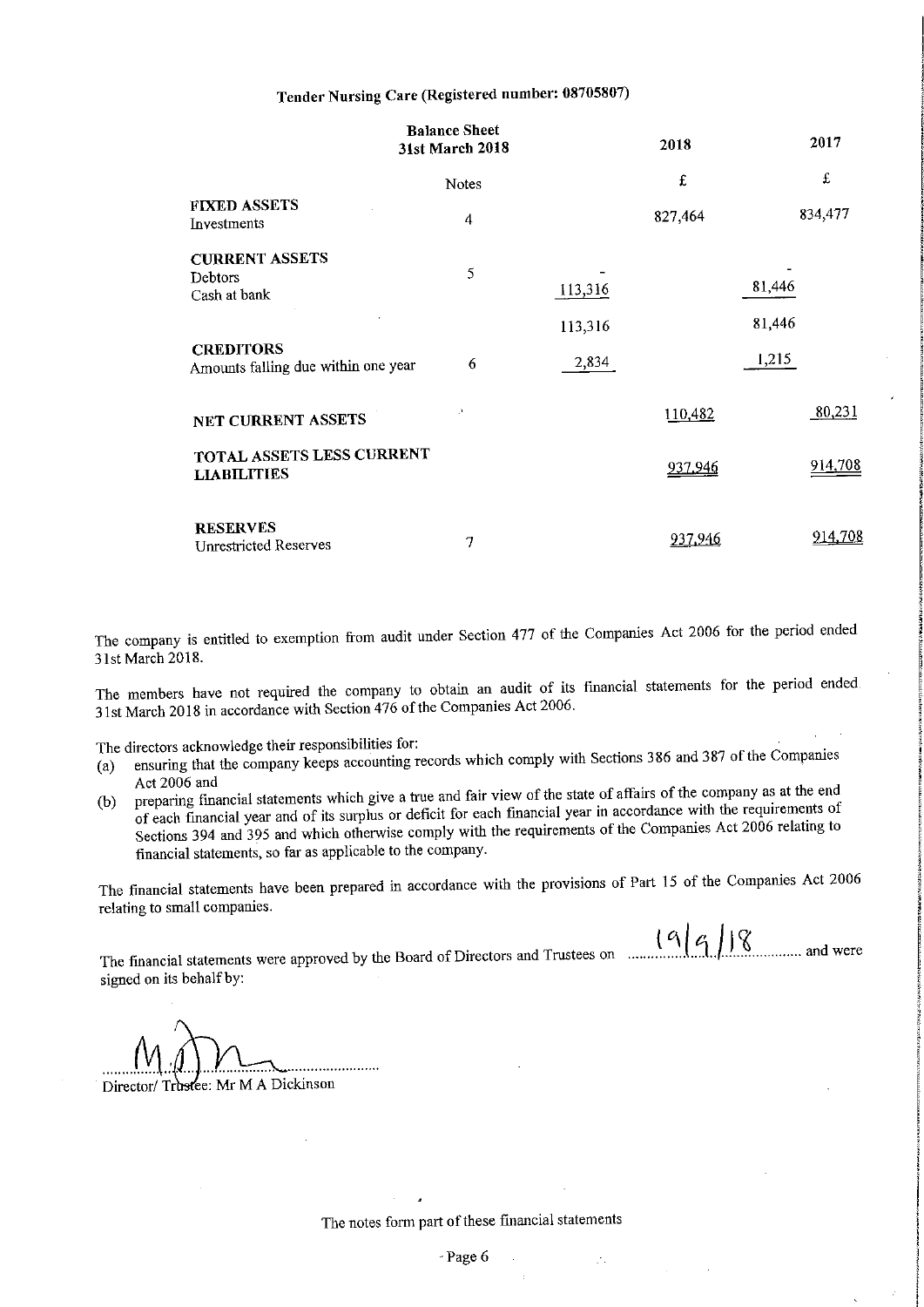#### Notes to the Report and Financial Statements for the year ended 31st March 2018

## 1. STATUTORY INFORMATION

Tender Nursing Care is a private company, limited by guarantee, registered in Care services. The company's registered number and registered office address can be found on the Company Information page.

#### **ACCOUNTING POLICIES**  $\overline{2}$

#### Basis of preparing the financial statements

These financial statements have been prepared in accordance with the provisions of Section IA "Small Entities" of Financial Reporting Standard 102 "The Financial Reporting Standard applicable in the UK and Republic of Ireland" and the Companies Act 2006. The Financial statements have been prepared under the historical cost convention.

#### Taxation

The charity is exempt from corporation tax on its charitable activities

#### Peasion costs and other post-retirement benefits

The charitable company operates a defined contribution scheme. Contributions payable to the charitable company's pension scheme are charged to the statement of Financial Activities in the period to which they relate.

| 3. | <b>OPERATING SURPLUS</b>                        | 2018                     | 2017 |
|----|-------------------------------------------------|--------------------------|------|
|    | The operating surplus is stated after charging: |                          |      |
|    | Profit/Loss on disposal of fixed assets         | $\overline{\phantom{a}}$ |      |

Directors' remuneration and other benefits etc

#### 4. FIXED ASSET INVESTMENTS

|                                                   | Listed<br>investments<br>£ |
|---------------------------------------------------|----------------------------|
| At 1 <sup>st</sup> April 2017<br><b>Additions</b> | 834,477                    |
| Unrealised gains\(Losses)<br>on investments       | (7,013)                    |
| At 31st March 2018                                | 827,464                    |
| <b>BOOK VALUE</b><br>At 31st March 2018           | 827,464                    |
| At 31st March 2017                                | 834,477                    |

All the Companies investment income arises from Dividend Distributions held in interest bearing accounts and a financial portfolio. Historical cost at 31st March 2018: - £705,914

| 5. | DEBTORS: AMOUNTS FALLING DUE WITHIN ONE YEAR          | 2018<br>£    | 2017  |
|----|-------------------------------------------------------|--------------|-------|
|    | Trade debtors                                         |              |       |
| 6. | <b>CREDITORS: AMOUNTS FALLING DUE WITHIN ONE YEAR</b> | 2018<br>£    | 2017  |
|    | Accruals<br>Other creditors                           | 630<br>2,204 | 1.215 |
|    |                                                       | 2,834        | 1,215 |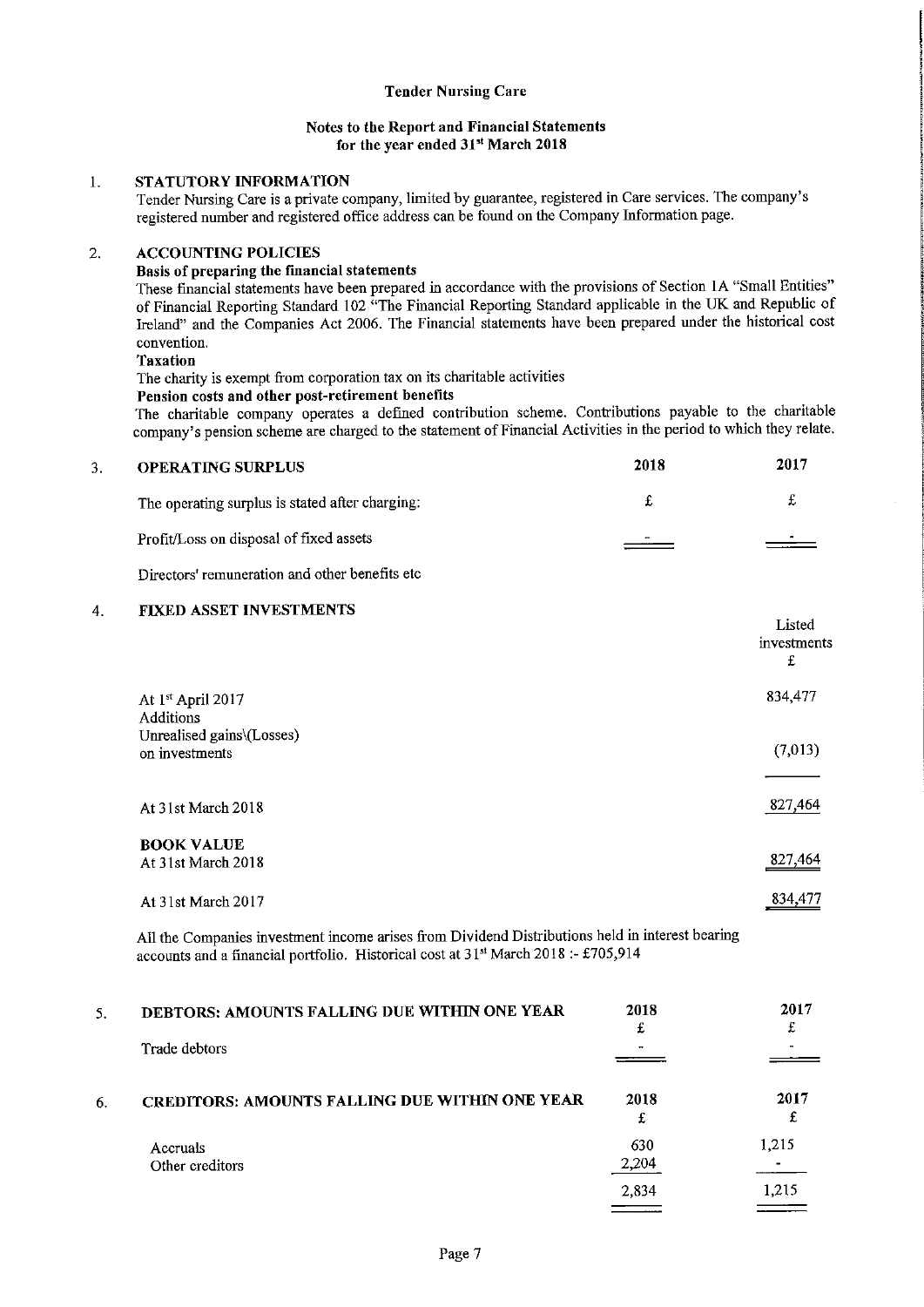### Notes to the Report and Financial Statements - continued for the year ended 31st March 2018

#### $\overline{7}$ . UNRESTRICTED RESERVES

|                                                                    | Income<br>and<br>expenditure<br>account<br>£ |
|--------------------------------------------------------------------|----------------------------------------------|
| At 31st March 2017: Unrestricted Reserves<br>Loss/surplus for year | 914,708                                      |
| Unrealised Gains on Investments<br>Surplus for the period          | (7,013)<br>30,251                            |
| At 31st March 2018: Unrestricted Reserves                          | 937.946                                      |

# 8. DIRECT CHARITABLE EXPENDITURE

|                               | 2018<br>£ | 2017   |
|-------------------------------|-----------|--------|
| Provision of Nursing Services | 76,654    | 81,765 |
|                               |           |        |

# 9. MANAGEMENT AND ADMINISTRATION OF THE CHARITY

|                                 | 2018<br>£ | 2017<br>£     |
|---------------------------------|-----------|---------------|
| Office and Administration Costs |           | 32,756 17,665 |
|                                 |           |               |

# 10. TOTAL RESOURCES EXPENDED

|                                  | 2018 | 2017 |
|----------------------------------|------|------|
| Average number of employees was: |      |      |
| Nursing services                 |      | 10   |
| Management and Administration    |      |      |
|                                  |      |      |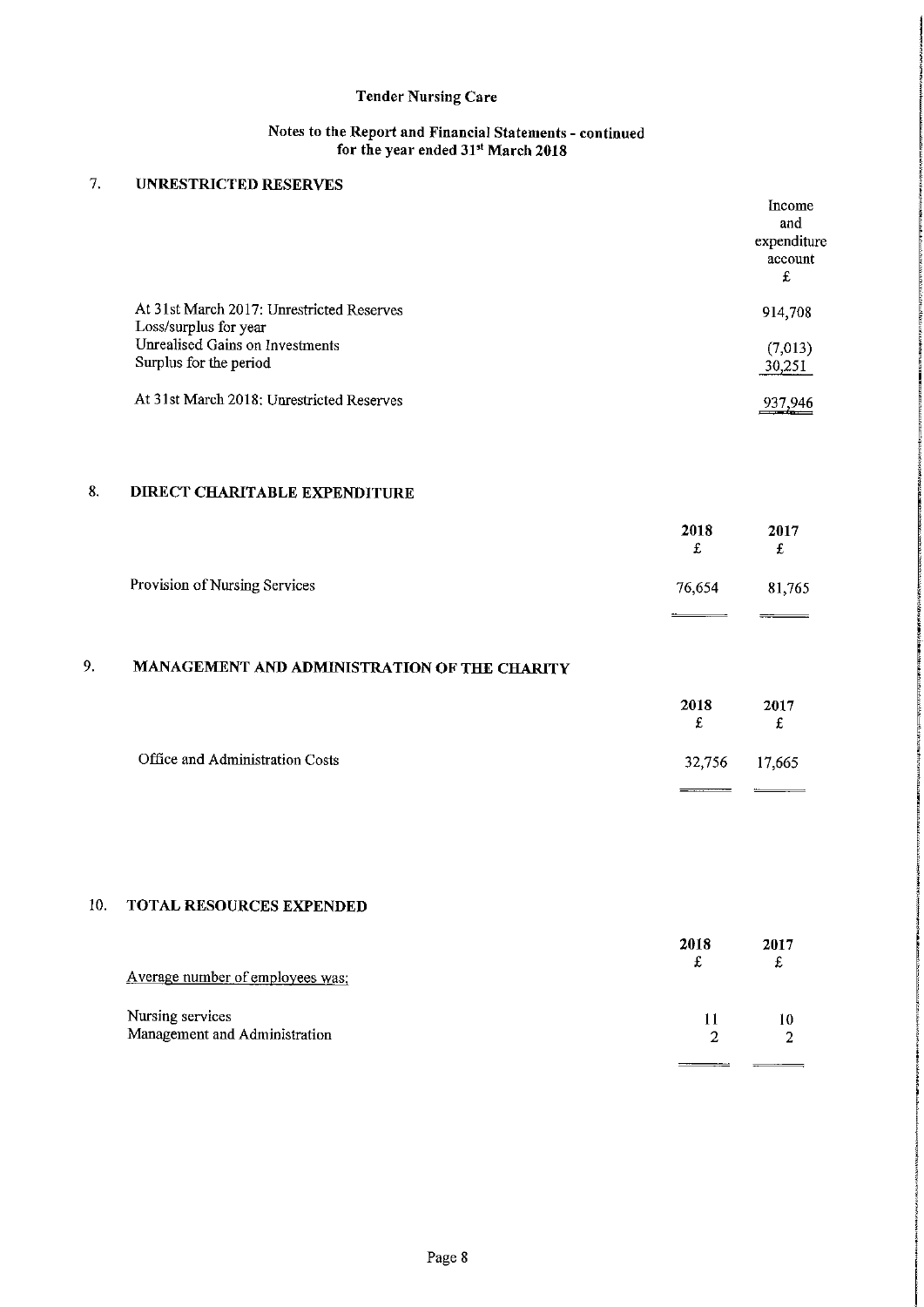#### Detailed Income and Expenditure Account for the year ended 31st March 2018

|                                         | 2018            |         |                    | 2017      |  |
|-----------------------------------------|-----------------|---------|--------------------|-----------|--|
|                                         | £               | £       | $\mathbf f$        | $\pounds$ |  |
| <b>Turnover</b>                         |                 |         |                    |           |  |
| In Memory Donations                     | 45,971<br>5,373 |         | $-11,695$<br>6,318 |           |  |
| Lottery<br>Clinical Commissioning Group | 80,070          |         | 80,331             |           |  |
|                                         |                 | 131,414 |                    | 98,344    |  |
| Other income<br>Dividend income         | 28,961          |         | 19,199             |           |  |
| Deposit account interest                |                 |         | 1                  |           |  |
|                                         |                 | 28,961  |                    | 19,200    |  |
|                                         |                 | 160,375 |                    | 117,544   |  |
| <b>Expenditure</b>                      |                 |         |                    |           |  |
| Nurses wages                            | 76,654          |         | 81,765             |           |  |
| Insurance                               | 3,035           |         | 2,926              |           |  |
| Secretarial wages                       | 32,756          |         | 17,665             |           |  |
| Pensions                                | 221             |         |                    |           |  |
| Telephone                               | 812             |         | 655                |           |  |
| Post and stationery                     | 2,533           |         | 675                |           |  |
| Uniform and cleaning                    | 116             |         | 115<br>1,176       |           |  |
| Computer costs<br>Sundry expenses       | 601             |         | 161                |           |  |
| Training                                | 300             |         | 174                |           |  |
| Lottery Prizes                          | 2,125           |         | 2,700              |           |  |
| Accountancy                             | 630             |         | 615                |           |  |
| Payroll Charges                         | 1,649           |         | 1,762              |           |  |
| Legal and Professional fees             | 8,051           |         | 1,369              |           |  |
| <b>Bank</b> charges                     | 641             |         | 489                |           |  |
| Gains/(Losses) on Investments           |                 | 130,124 |                    | 112,247   |  |
| <b>Net Surplus</b>                      |                 | 30,251  |                    | 5,297     |  |

This page does not form part of the statutory financial statements

 $\bar{z}$